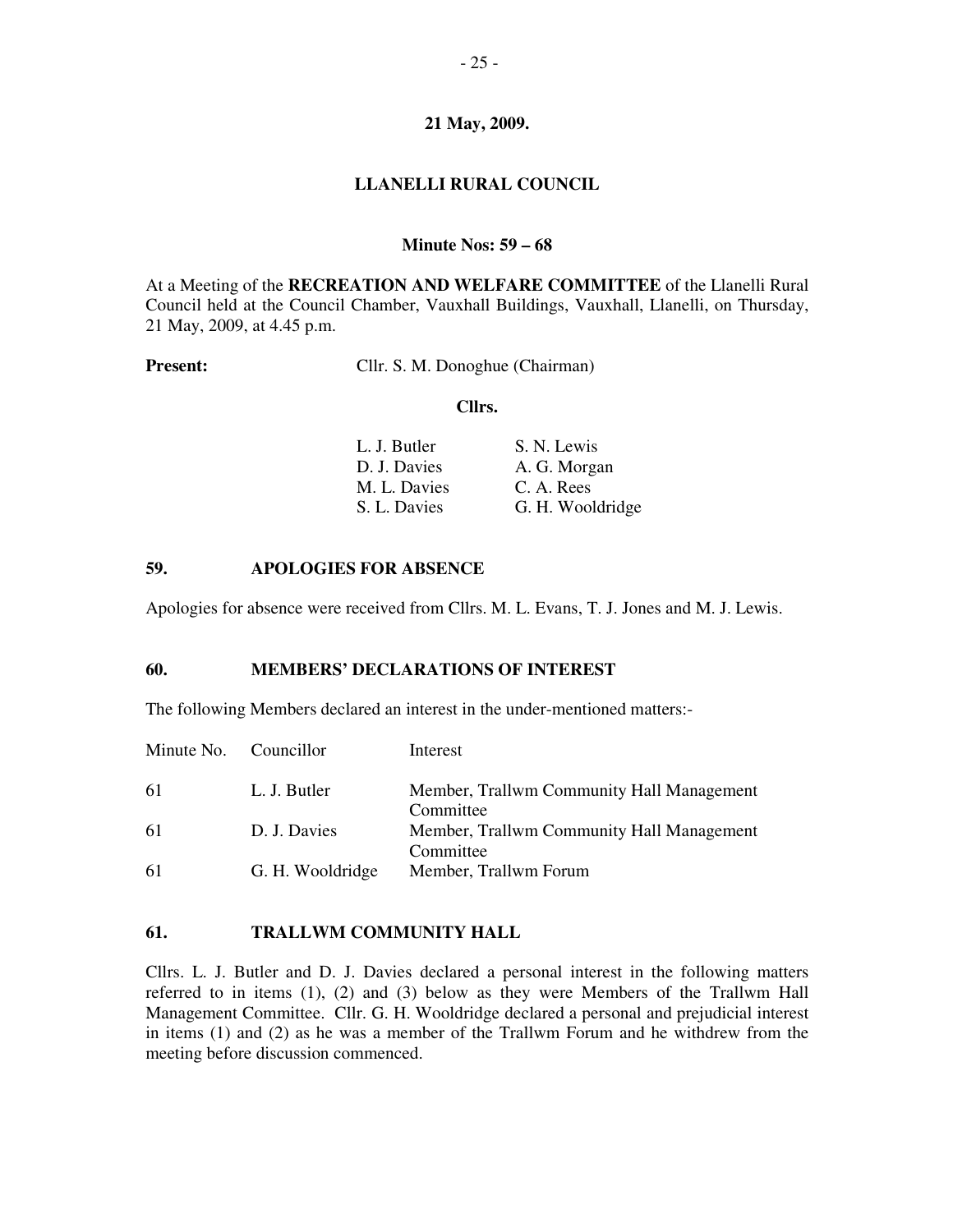## **(1) EXTENSION AND REFURBISHMENT**

Further to Minute No. 557, the Chairman welcomed Mr G. Gibson, Director/ Urban Designer, Sylfaen Cynefin to the meeting and invited him to give a progress report to Members on the proposed alterations and extension to Trallwm Community Hall.

Mr Gibson started by giving a brief description about the company stating Sylfaen Cynefin was a not for profit firm based in Swansea. It currently carried out projects all over Wales.

There had been a number of issues regarding the Trallwm Community Hall contract but despite this the contract continued to progress. The completion date had not been reviewed however a small delay was anticipated because of inclement weather encountered at the start of the project.

Members were informed that there were VAT issues to be resolved but Mr Gibson reassured Members that the project would be tightened to meet the budget costs and there would be no repercussions to the Council in having to make up any financial shortfall. Mr Gibson stated that Carmarthenshire County Council had contributed a further £10,000 to help cover the VAT shortfall of £16,000 and this would enable the budget contingency to be more manageable. However, Mr Gibson did enquire as to whether this Council could help with the VAT issue, by agreeing for the County Council financial contribution towards the project to be transferred to this Council and for it then to process invoices to the same value in order to reclaim the VAT.

Following discussion it was

## **RESOLVED** that:

- (1) the progress report be noted;
- (2) the Technical Services Officer would attend future project meetings; and
- (3) enquiries be made with the Council's accountants over VAT reclamation and the legality of the proposal to transfer funds from Carmarthenshire County Council to Llanelli Rural Council.

## **(2) PROPOSED LEASE**

Email correspondence dated 12 May, 2009, was received from the Legal Department, Carmarthenshire County Council confirming that the freehold of Trallwm Community Hall was vested with Carmarthenshire County Council and not Llanelli Rural Council. Llanelli Rural Council held the property under a lease from the former Llanelli Borough Council for a term of 99 years commencing on 9 May, 1989. Therefore, Llanelli Rural Council was now the tenant of Carmarthenshire County Council and wished to grant an under lease to Trallwm Hall Management Committee.

Members were informed that due to the conflict of interest, it would be necessary for Trallwm Hall Management Committee to seek impartial legal representation as the County Council could not act for the hall management committee given its status as Landlord. The writer advised that one of the provisions of the 1989 lease was that there was to be no assignment or under letting of the premises or any part thereof without the previous written consent of the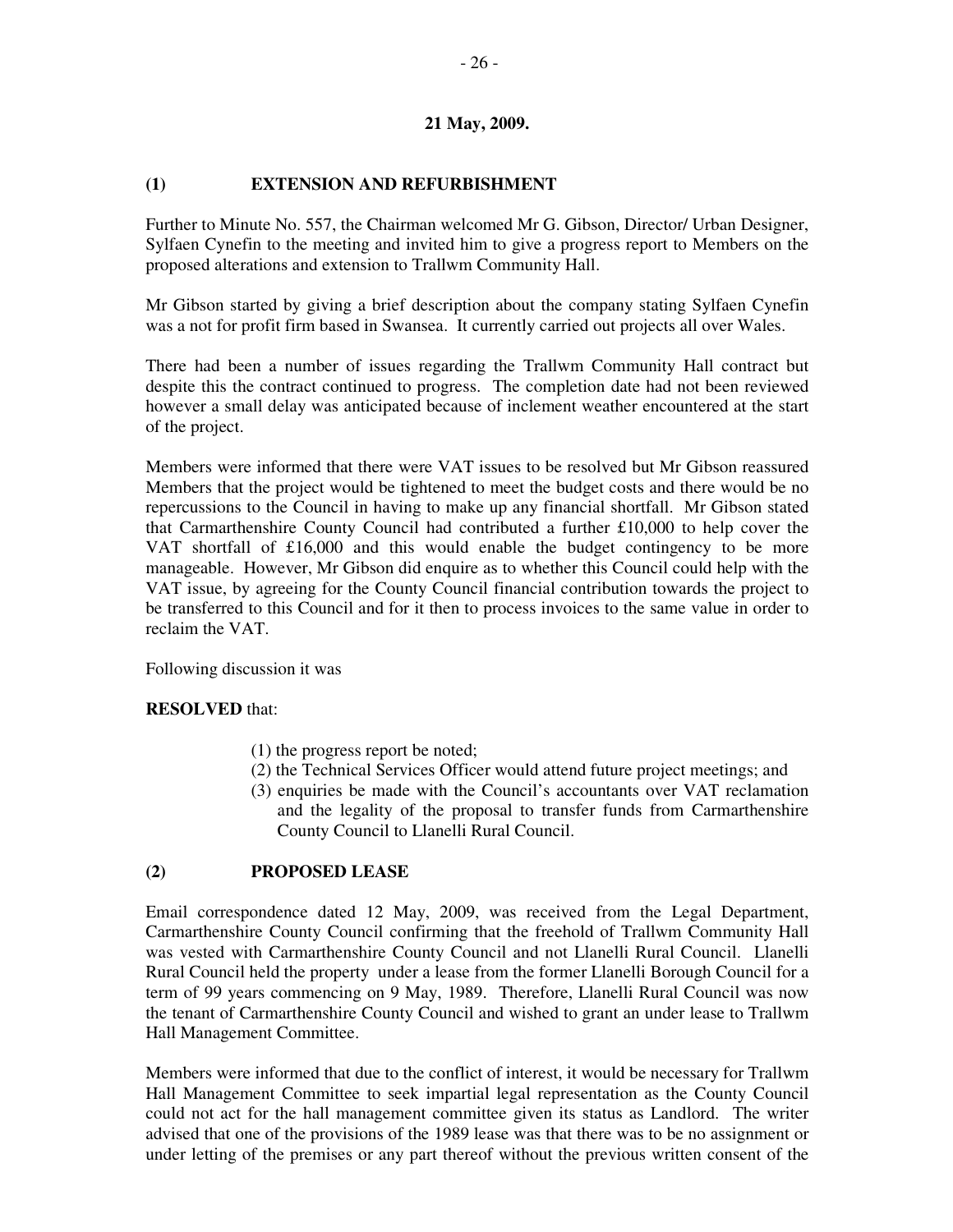Lessor. Therefore the consent of the County Council's Corporate Property Department to the proposed underletting would be required.

General discussion ensued and it was

#### **RESOLVED** that

- (1) the email correspondence be noted;
- (2) the cost of engaging a firm of solicitors to represent the hall management committee regarding the drafting of the under lease be met by this Council and reported back to the Committee; and in the meantime
- (3) a letter be forwarded to Carmarthenshire County Council's Corporate Property Department requesting permission for this Council to grant an under lease to the hall management committee.

Cllr. Wooldridge returned to the meeting.

## **(3) CAR PARK**

A letter was circulated to Members from Mrs C of Trallwm Road, Llanelli. Mrs C had made a request for permanent fencing to be erected around Trallwm Community Hall to discourage youths from congregating at the rear of the hall in the hope that it would combat general nuisance issues affecting both her and her immediate neighbouring properties.

Following discussion, it was

**RESOLVED** that Mrs C's request be declined.

## **62. APPOINTMENT OF SUB-COMMITTEE**

**RESOLVED** that a Sub-Committee, comprising the Chairman and Vice Chairman of Committee, Chairman of Council, Leader and Local Ward Members be appointed.

## **63. PROGRESS REPORT**

**RESOLVED** that the report of the Technical Services Officer on work undertaken, be noted.

## **64. PONTHENRI RECREATION GROUND – FOOTBALL PITCH**

Members were circulated with a report from the Technical Services Officer on quotations received to appoint a contractor to carry out necessary drainage works at Ponthenri Recreation Ground as follows:

> (1) £40,792.92 (2) £31,762.62 (3) £20,257.30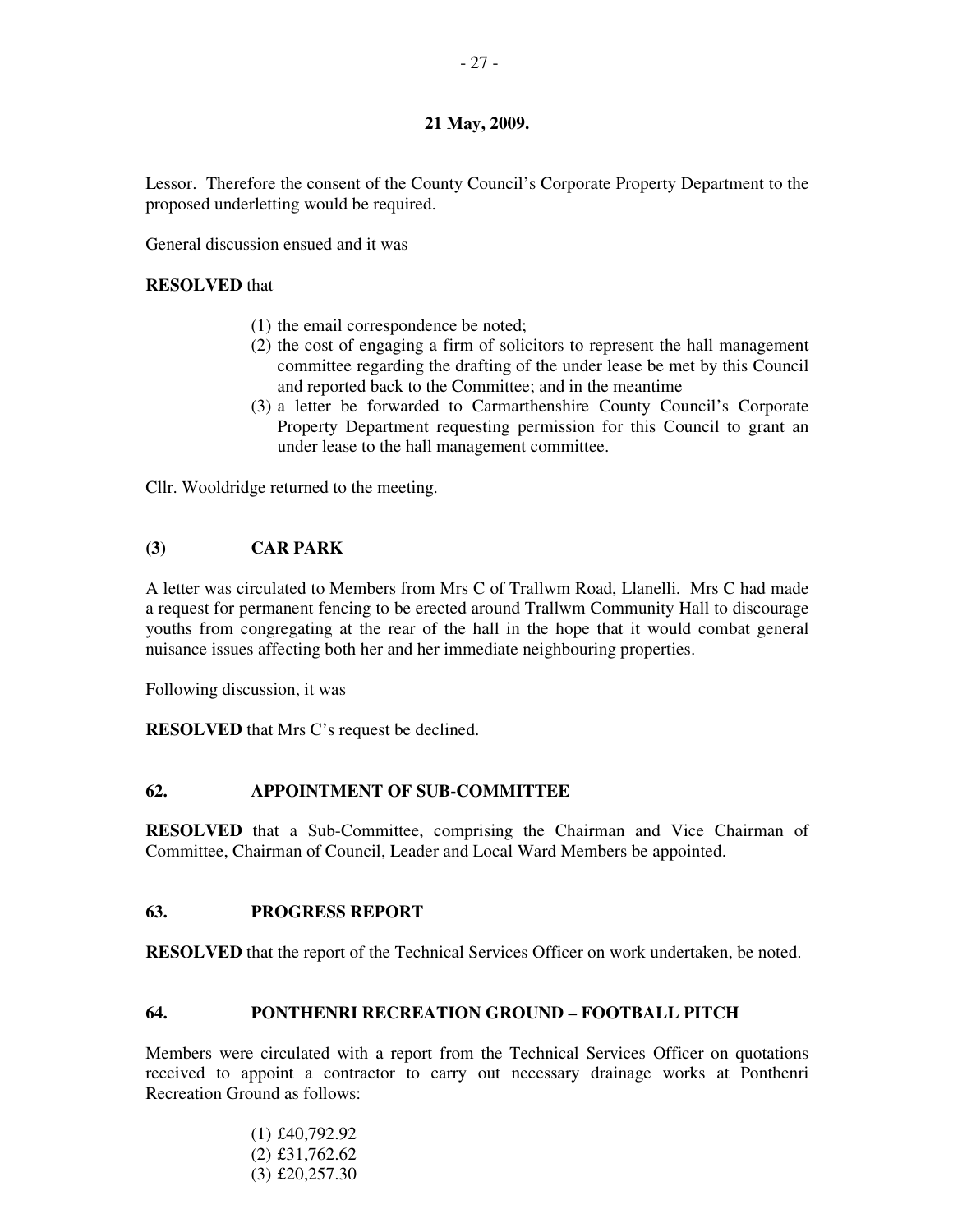The Technical Services Officer recommended that quotation number (2) be accepted because the lowest tenderer had not visited the site and therefore there could be additional costs involved. Furthermore, the company had included a number of caveats affecting the state of the pitch and that the pitch might not be available for the start of the new season, whereas the acceptance of quotation (2) would guarantee that the pitch would be ready for use at the beginning of the new season. Following discussion and subject to satisfactory references being received, it was

**RESOLVED** that the quotation received from Turfdry Ltd, Woodville Road, Hartshorne, Swadlincote, DE11 7ET to the value of £31,762.62 be accepted.

## **65. FIVE ROADS RECREATION GROUND – CRICKET PRACTICE AREA**

Email correspondence dated 14 May, 2009, was received from the Secretary, Five Roads Sporting Association requesting this Council to finance a hard standing area for cricket nets. The Association had previously been awarded a community development grant from this Council towards purchasing all weather training nets. However, Mr Stephens stated that in order to have effective usage of the facility a hard standing area was required.

A site meeting had previously taken place between the Technical Services Officer and representatives of Five Roads Sporting Association to discuss the siting and costs involved for a hard standing area. Members were informed that construction costs would range between £1,500 and £2,000, but the Association had indicated that it could possibly contribute to the works either in labour and or costs. Following discussion it was

**RESOLVED** that further enquiries be made with the Secretary, Five Roads Sporting Association to ascertain the level of its contribution towards construction costs and that the correspondence be deferred to the next Recreation and Welfare Committee Meeting.

# **66. SWISS VALLEY SHOPPING AREA**

Members were circulated with a block plan and photographs of the Swiss Valley Shopping Area, Heol Nant received from the Swiss Valley Residents' Association. The Association requested the Council to consider carrying out an environmental enhancement and general improvements scheme of the shop fronts as part of the Council's capital works programme.

Members were informed that the Council had set aside £5,000 within its budget to carry out some form of environmental enhancement of the area but no definite proposals had been identified. Therefore the Residents' Association wondered whether the Council would be prepared to use part of the money to remedy any health and safety implications associated with the steps and hand rails fronting the shopping area and also to commission a design brief for the site. The brief could then be costed and depending on what was included in it, works could be phased in over a period of time, provided the Council was happy to take on the capital commitment and any associated on-going maintenance costs.

The Clerk stated that an initial meeting had been held with representatives of the Residents' Association as a precursor to discussing the Association's request at today's meeting. The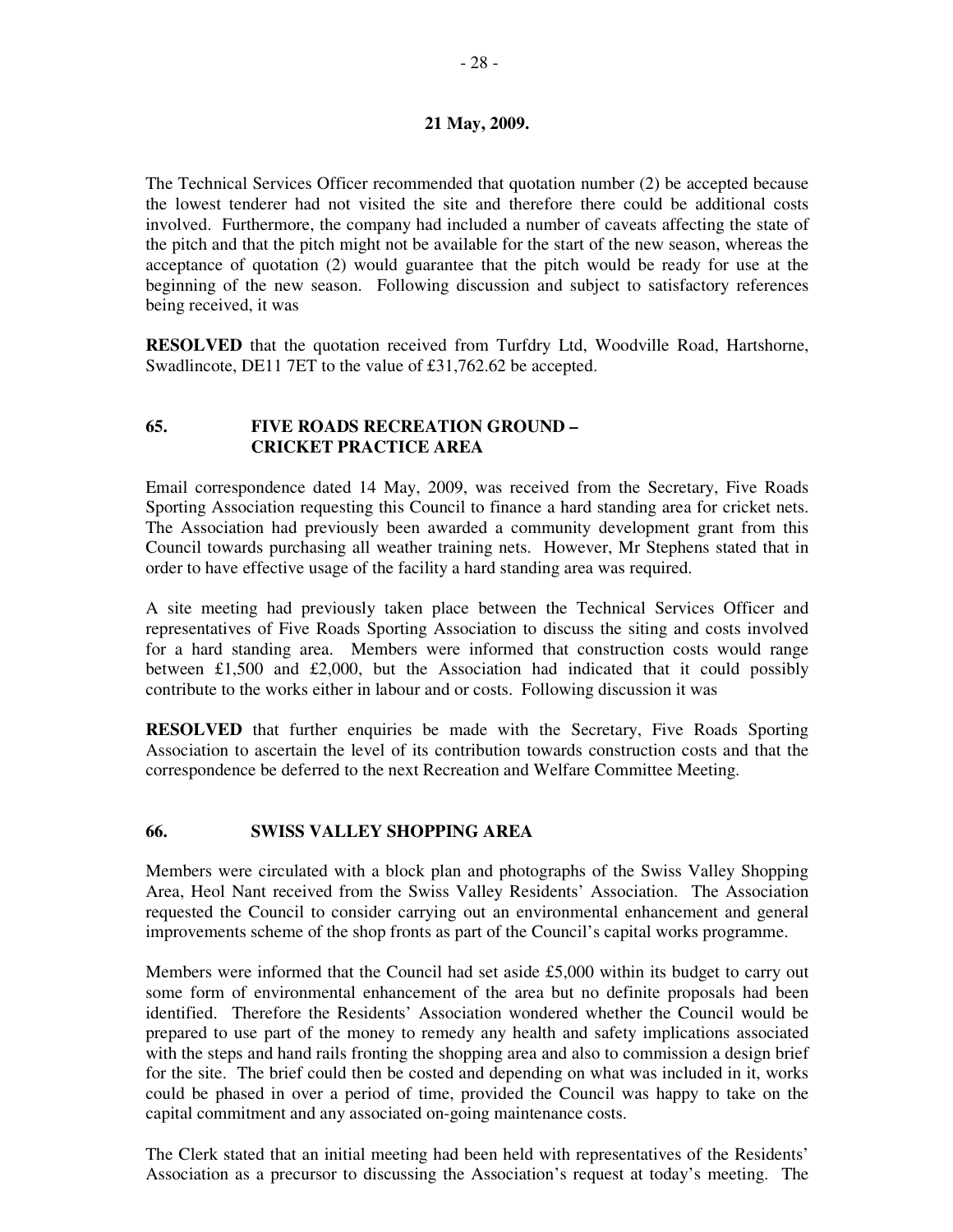Clerk stated that the scheme had similarities to other schemes previously supported by the Council and therefore felt the request was reasonable. It was clear that the Residents' Association wanted to work in partnership with the Council in order to put the money to good use. The Clerk commented that provided Members were happy with the proposals any money left over from the £5,000 could be set aside for match funding and/or used as a direct contribution for initial enhancement work.

Following discussion it was

**RECOMMENDED** that the Council take the project forward in principle as a capital scheme subject to costs not being prohibitive and that the Council's Recreation and Welfare Sub Committee work in partnership with the Residents Association to draw up a suitable scheme which attracted low maintenance costs.

# **67. SWISS VALLEY COMMUNITY HALL**

A letter was received from the Chairperson, Swiss Valley Community Centre Association, which referred to a proposed change of utility supplier following the increase in utility bills received for the community hall.

Members were informed that this was strictly a matter for the hall management committee to determine and there was no requirement to seek the Council's consent in order to switch to a different utility supplier. The hall management committee was clearly attempting to source cheaper utility services in the interest of best value and should increase hire charges to reflect actual cost.

**RESOLVED** that the application be granted.

Arising out of discussion of the above, Members referred to the Council's annual grant of £250 made to hall management committees to help with day to day running costs. Members acknowledged that the figure of £250 had not been reviewed for a number of years and that perhaps it was timely to review the level of annual grant awarded prior to the Council commencing preparations with its annual budget estimates and it was

**FURTHER RESOLVED** that the annual grant be uplifted in principle by an additional  $£50$ per year, providing for an annual grant of £300 and the increase shall take effect in the 2010/2011 budget provided it was deemed affordable following the conclusion of the Council's annual budget estimates exercise planned for later in the financial year.

# **68. CHAIRMAN'S FELICITATIONS**

The Chairman congratulated Miss Dawn Jones, Administration Assistant on her impending marriage to Mr Paul Jones and on behalf of Members and Officers he wished them every success for the future.